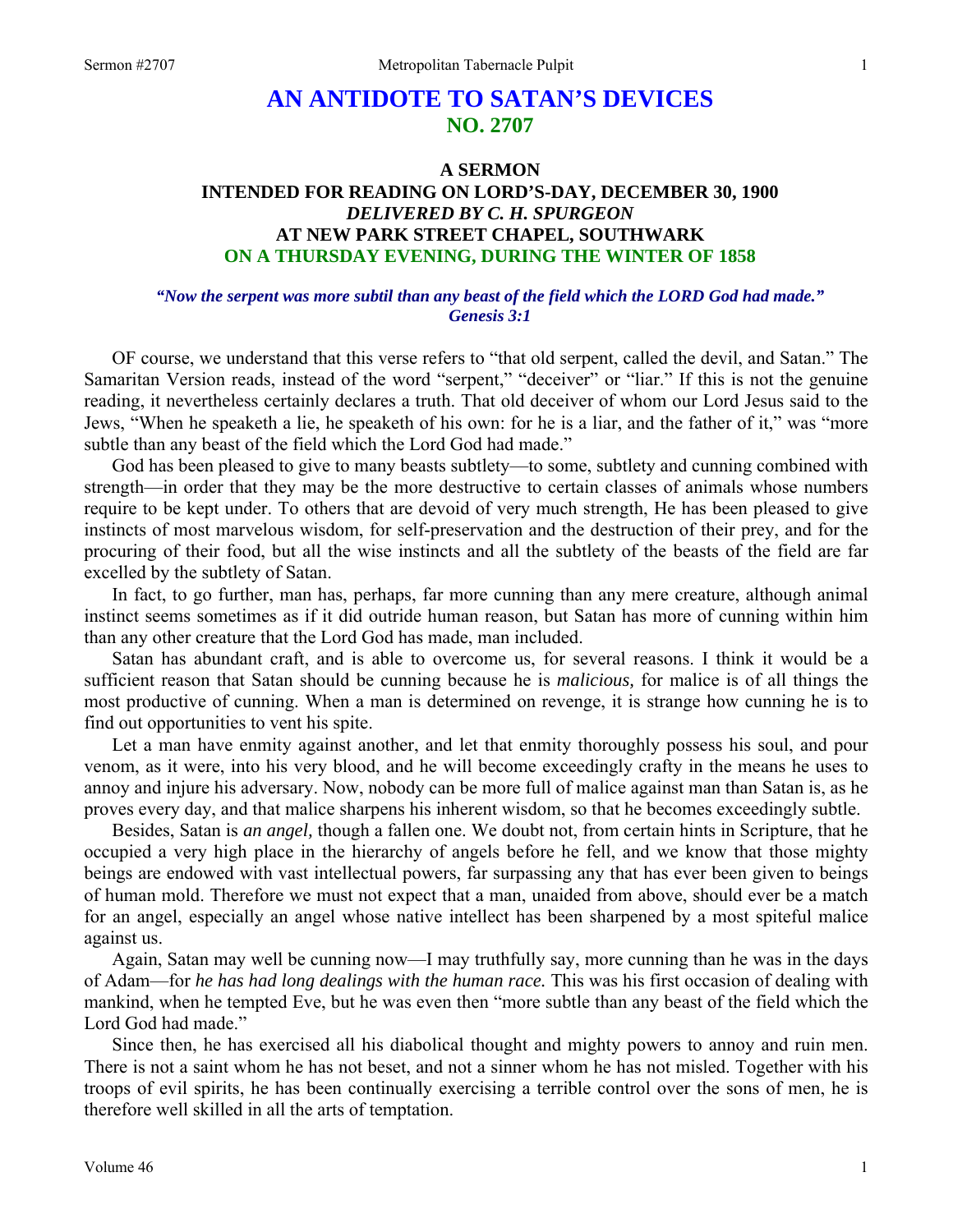Never anatomist so well understood the human body as Satan does the human soul. He has not been "tempted in all points," but he has tempted others in all points. He has tried to assail our manhood from the crown of our head to the sole of our foot, and he has explored every outwork of our nature, and even the most secret caverns of our souls. He has climbed into the citadel of our heart, and he has lived there, he has searched its inmost recesses, and dived into its profoundest depths.

I suppose there is nothing of human nature that Satan cannot unravel, and though doubtless, he is the biggest fool that ever has existed, as time continually proves, yet beyond all doubt, he is the craftiest of fools, and I may add, that is no great paradox, for craft is always folly, and craftiness is but another shape of departure from wisdom.

And now, brethren, I shall for a few minutes first occupy your time by noticing *the craft and subtlety of Satan,* and the modes in which he attacks our souls, and secondly, I shall give you a few words of admonition with regard to *the wisdom that we must exercise against him,* and the only means that we can use effectually to prevent his subtlety from being the instrument of our destruction.

**I.** Let us notice in the first place, THE CRAFT AND SUBTLETY OF SATAN, as we have discovered it in our own experience.

And I may begin by observing, that Satan discovers his craft and subtlety by *the modes of his attack.*  There is a man who is calm, and quiet, and at ease, Satan does not attack that man with unbelief or distrustfulness, he attacks him in a more vulnerable point than that, self-love, self-confidence, worldliness, these will be the weapons which Satan will use against him. There is another person who is noted for lowness of spirits and lack of mental vigor, it is not probable that Satan will endeavor to puff him up with pride, but examining him, and discovering where his weak point is, he will tempt him to doubt his calling, and endeavor to drive him to despair.

There is another man of strong robust bodily health, having all his mental powers in full and vigorous exercise, enjoying the promises and delighting in the ways of God, possibly Satan will not attack him with unbelief, because he feels that he has armor for that particular point, but he will attack him with pride, or with some temptation to lust. He will most thoroughly and carefully examine us, and if he shall find us to be, like Achilles, vulnerable nowhere else but in our heel, then he will shoot his arrows at our heel.

I believe that Satan has not often attacked a man in a place where he saw him to be strong, but he generally looks well for the weak point, the besetting sin. "There," says he, "there will I strike the blow," and God help us in the hour of battle and in the time of conflict! We have need to say, "God help us!" for indeed, unless the Lord should help us, this crafty foe might easily find enough joints in our armor, and soon might he send the deadly arrow into our souls, so that we should fall down wounded before him.

And yet I have noticed, strangely enough, that Satan does sometimes tempt men with the very thing which you might suppose would never come upon them. What do you imagine was John Knox's last temptation upon his dying bed? Perhaps there never was a man who more fully understood the great doctrine that "by grace are ye saved," than John Knox did. He thundered it out from the pulpit, and if you had questioned him upon the subject, he would have declared it to you boldly and bravely, denying with all his might the Popish doctrine of salvation through human merit.

But will you believe it, that old enemy of souls attacked John Knox with self-righteousness when he lay a-dying? He came to him, and said, "How bravely you have served your Master, John! You have never quailed before the face of man, you have faced kings and princes, and yet you have never trembled, such a man as you are may walk into the kingdom of heaven on your own footing, and wear your own garment at the wedding of the Most High," and sharp and terrible was the struggle which John Knox had with the enemy of souls over that temptation.

I can give you a similar instance from my own experience. I thought within myself that of all the beings in the world, I was the most free from care. It had never exercised my thoughts a moment, I do think, to care for temporals, I had always had all I needed, and I seemed to have been removed beyond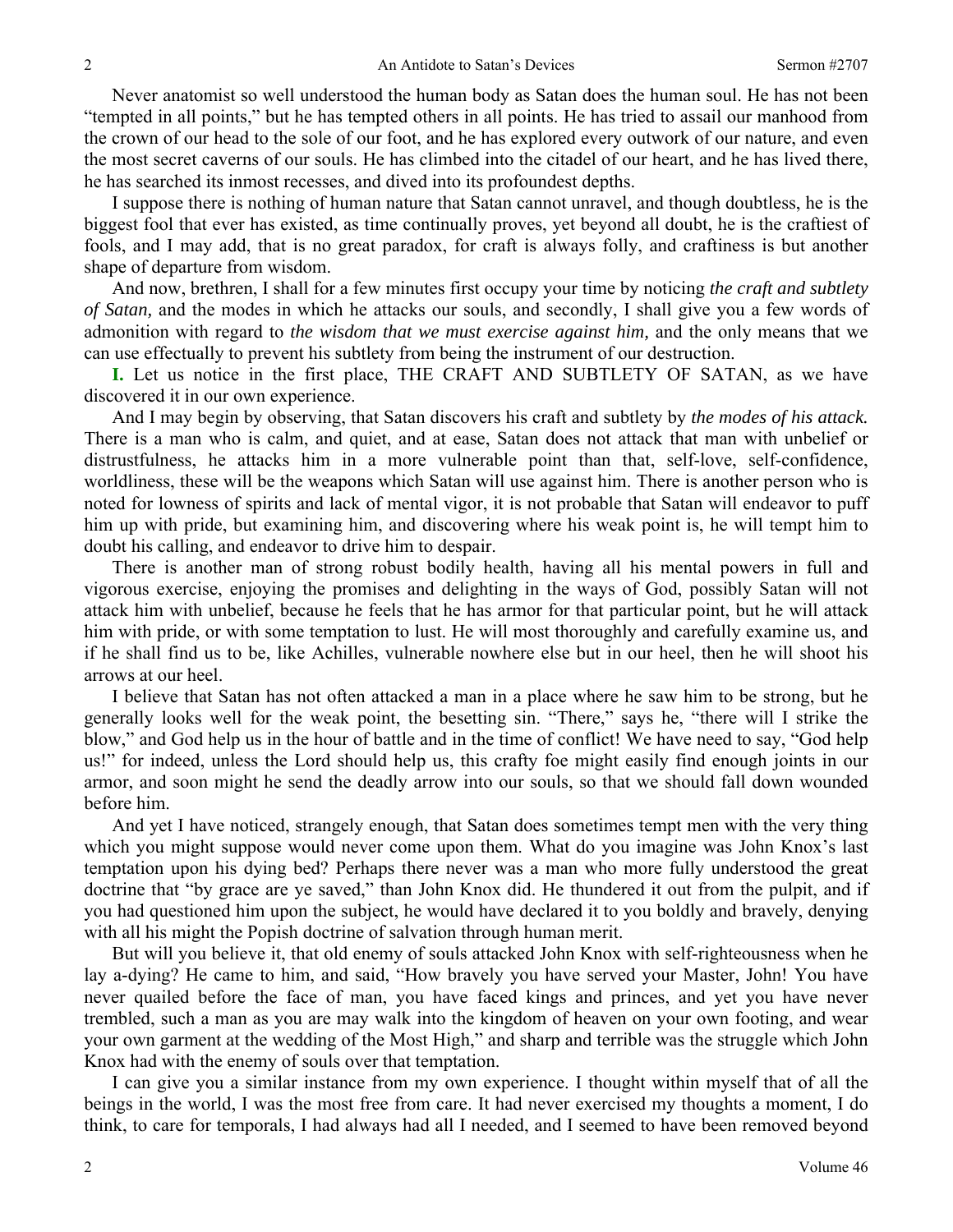the reach of anxiety about such matters, and yet, strange to say, but a little while ago, a most frightful temptation overtook me, casting me into worldliness of care and thought, and though I lay and groaned in agony, and wrestled with all my might against the temptation, it was long before I could overcome these distrustful thoughts with regard to God's providence, when, I must confess, there was not the slightest reason, as far as I could see, why such thoughts should break in upon me.

For that reason, and for many more, I hate the devil worse and worse every day, and I have vowed, if it be possible, by preaching the Word of God, to seek to shake the very pillars of his kingdom, and I think all God's servants will feel that their enmity against the arch-enemy of souls increases every day because of the malevolent and strange attacks that he is continually making upon us.

The modes of Satan's attack, then, as you will speedily learn, if you have not already done so, betray his subtlety. Ah! sons of men, while you are putting on your helmets, he is seeking to thrust his fiery sword into your heart, or while you are looking well to your breastplate, he is lifting up his battle-ax to split your skull, and while you are seeing to both helmet and breastplate, he is seeking to trip up your feet.

He is always watching to see where you are not looking, he is always on the alert when you are slumbering. Take heed to yourselves therefore, "put on the whole armor of God," "be sober, be vigilant; because your adversary the devil, as a roaring lion, walketh about, seeking whom he may devour: whom resist steadfast in the faith," and God help you to prevail over him!

A second thing in which Satan betrays his cunning is *the weapons which he will often use against us.*  Sometimes he will attack the child of God with the remembrance of a ribald song, or a licentious speech which he may have heard in the days of his carnal state, but far more frequently he will attack him with texts of Scripture. It is strange that it should be so, but it often is the case, that when he shoots his arrow against a Christian, he wings it with God's own Word.

That seemed to be, according to the poet, the very poignancy of grief, that the eagle, when the arrow was drinking up his heart's blood, saw that the feather that winged it to his bosom had been plucked from his own breast, and the Christian will often have a somewhat similar experience. "Ah!" he will say, "here is a text that I love, taken from the Book that I prize, yet it is turned against me. A weapon out of God's own armory is made to be the instrument of death against my soul."

Have you not found it so, dear Christian friends? Have you not proved that, as Satan attacked Christ with an "It is written," so also has he attacked you? And have you not learned to be on your guard against perversions of Sacred Scripture, and twisting of God's Word, lest they should lead you to destruction?

At other times, Satan will use the weapon of our own experience. "Ah!" the devil will say, "on such and such a day, you sinned in such and such a way, how can you be a child of God?" At another time, he will say, "You are self-righteous, therefore you cannot be an heir of heaven." Then again, he will begin to rake up all the old stories that we have long forgotten of all our past unbeliefs, our past wanderings, and so forth, and throw these in our teeth. He will say, "What! *you,* YOU a Christian? A pretty Christian you must be!"

Or possibly he will begin to tempt you after some such sort as this, "The other day, you would not do such and such a thing in business, how much you lost by it! So-and-so is a Christian, he did it. Your neighbor over the road, is he not a deacon of a church, and did not he do it? Why may not you do the same? You would get on a great deal better if you would do it. So-and-so does it, and he gets on, and is just as much respected as you are, then why should not you act in the same way?" Thus, the devil will attack you with weapons taken from your own experience, or from the church of which you are a member.

Ah! be careful, for Satan knows how to choose his weapons. He is not coming out against you, if you are great giants, with a sling and a stone, but he comes armed to the teeth to cut you down. If he knows that you are so guarded by a coat of mail that the edge of his sword shall be turned by your armor, then he will attack you with deadly poison, and if he knows that you cannot be destroyed by that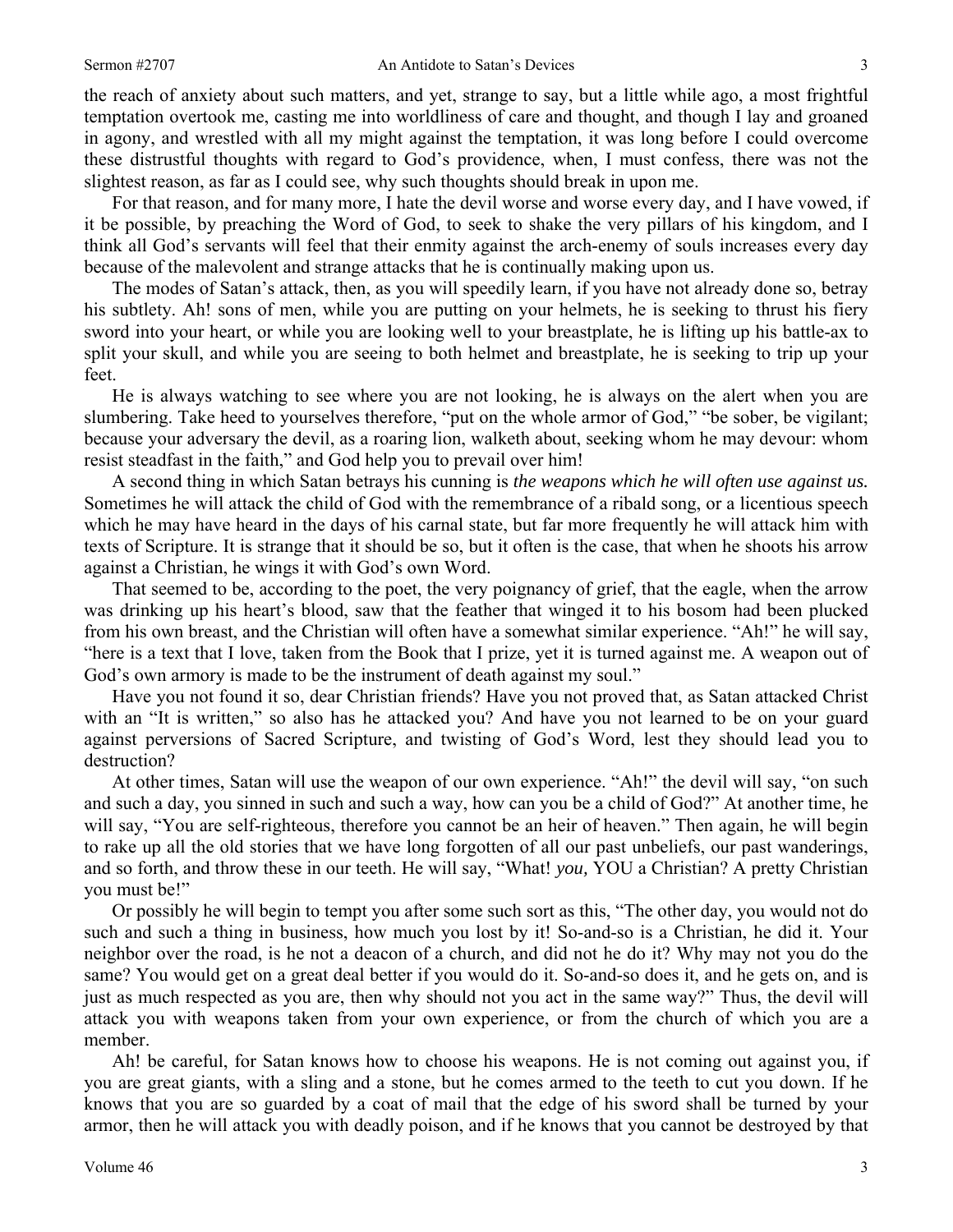means, seeing that you have an antidote at hand, then will he seek to take you in a trap, and if you be wary, so that you cannot be overtaken thus, then will he send fiery troubles upon you, or a crushing avalanche of woe, so that he may subdue you. The weapons of his warfare, always evil, and often spiritual and unseen, are mighty against such weak creatures as we.

Again, the craftiness of the devil is discovered in another thing, *in the agents he employs.* The devil does not do all his dirty work himself, he often employs others to do it for him. When Samson had to be overcome, and his Nazarite locks to be shorn away, Satan had a Delilah ready to tempt and lead him astray, he knew what was in Samson's heart, and where was his weakest place, and therefore he tempted him by means of the woman whom he loved.

An old divine says, "There's many a man that has had his head broken by his own rib," and certainly that is true. Satan has sometimes set a man's own wife to cast him down to destruction, or he has used some dear friend as the instrument to work his ruin. You remember how David lamented over this evil, "For it was not an enemy that reproached me; then I could have borne it: neither was it he that hated me that did magnify himself against me; then I would have hid myself from him: but it was thou, a man my equal, my guide, and my acquaintance. We took sweet counsel together, and walked unto the house of God in company."

"Ah!" says the devil, "you did not think I was going to set an enemy to speak evil of you, did you? Why, that would not hurt you. I know better than that how to choose my agents, I shall choose a man who is a friend or an acquaintance, he will come close to you, and then stab you under the folds of your garments."

If a minister is to be annoyed, Satan will choose a deacon to annoy him. He knows that he will not care so much about an attack from any other member of the church, so some deacon will lift up himself, and domineer over him, so that he shall have sleepless nights and anxious days. If it is a deacon that Satan wants to annoy, he will seek to set some member or brother-deacon against him, and if there is no other person that he cares for, it shall be his nearest and dearest friend who shall do the dastardly deed.

The devil is always ready to take in his hand the net into which the fish is most likely to go, and to spread the snare which is the most likely to catch the bird. I do not suspect, if you are a professor of long standing, that you will be tempted by a drunken man, no, the devil will tempt you by a canting hypocrite. I do not imagine your enemy will come, and attack and slander you, it will be your friend. Satan knows how to use and to disguise all his agents. "Ah!" he says, "a wolf in sheep's clothing will be better for me than a wolf that looks like a wolf, and one in the church will play my game better, and accomplish it more readily, than one out of it."

The choice of Satan's agents proves his craft and cleverness. It was a cunning thing that he should choose the serpent for the purpose of tempting Eve. Very likely Eve was fascinated by the appearance of the serpent, she probably admired its glossy hue, and we are led to believe that it was a far more noble creature then than it is now. Perhaps, then, it could erect itself upon its coils, and she was very likely pleased and delighted with it, it may have been the familiar creature with which she played—I doubt not it was—before the devil entered into it.

You know how often, the devil enters into each one of us. I know he has entered into me many a time, when he has wanted a sharp word to be said against somebody. "Nobody can hurt that man, or grieve that man," says the devil, "as well as Mr. Spurgeon can, why, he loves him as his own soul. That's the man," says the devil, "to give the unkindest cut of all and he shall give it." Then I am led, perhaps, to believe some wrong thing against some precious child of God, and afterwards to speak of it, and then I grieve to think that I should have been so foolish as to lend my heart and tongue to the devil.

I can therefore warn each of you, and especially myself, and all those who have much love bestowed upon them, to take heed lest they become instruments of Satan in grieving the hearts of God's people, and casting down those who have trouble enough to cast them down, without having any from us.

And once again, Satan shows his cunning by *the times in which he attacks us*. I thought when I lay sick, that if I could but get up from my bed again, and be made strong, I would give the devil a most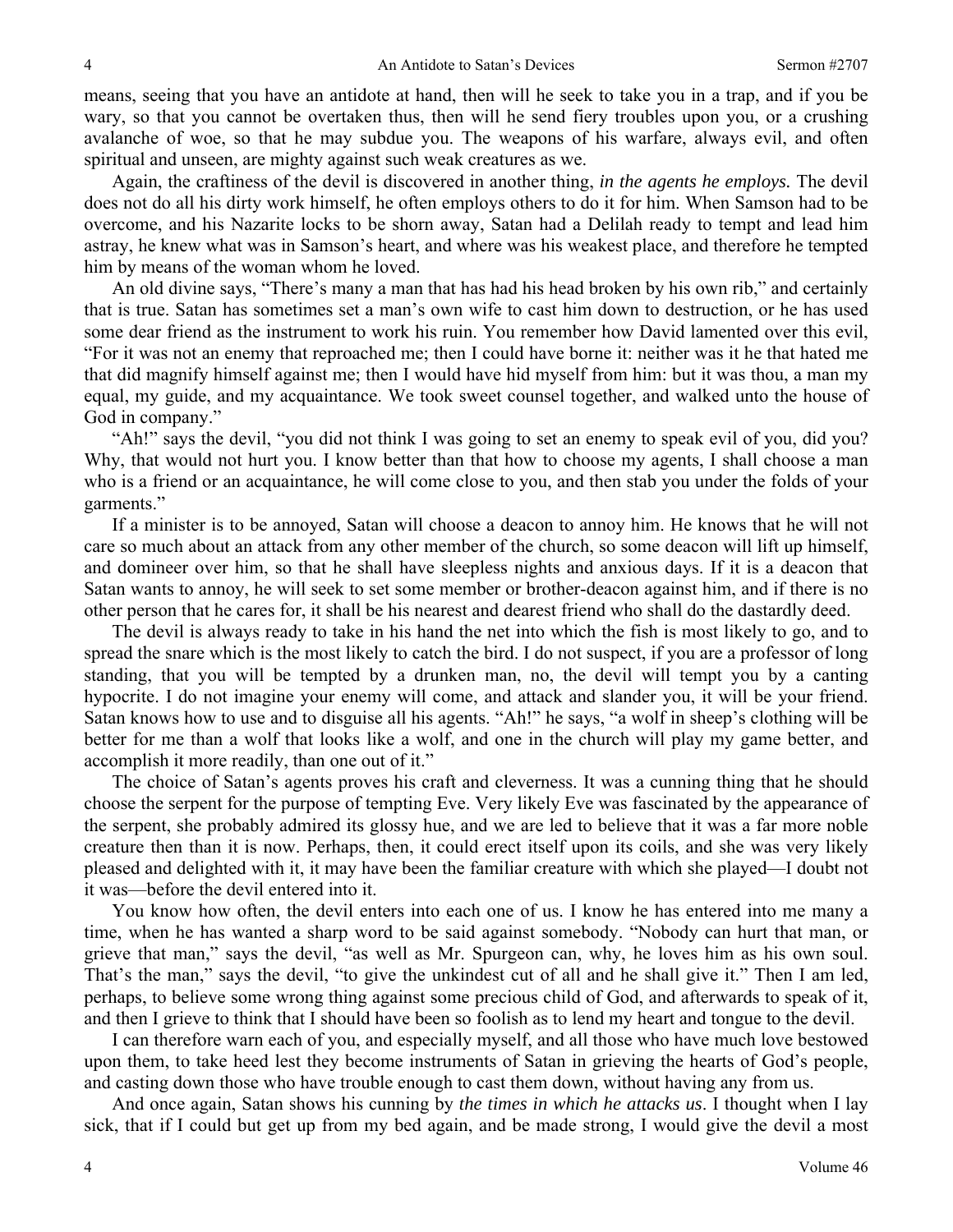terrible thrashing, because of the way he set upon me when I was sick. Coward! why did he not wait till I was well? But I always find that if my spirits sink, and I am in a low condition of heart, Satan specially chooses that time to attack me with unbelief.

Let him come upon us when the promise of God is fresh in our memory, and when we are enjoying a time of sweet outpouring of heart in prayer before God, and he will see how we will fight against him then. But no, he knows that, then, we should have the strength to resist him, and prevailing with God, we should be able to prevail over the devil also. He will therefore come upon us when there is a cloud between ourselves and our God, when the body is depressed, and the spirits are weak, then he will tempt us, and try to lead us to distrust God.

At another time, he will tempt us to pride. Why does he not tempt us to pride when we are sick, and depressed in spirit? "No," he says, "I cannot manage it then." He chooses the time when a man is well, when he is in full enjoyment of the promises, and enabled to serve his God with delight, and then he will tempt him to pride. It is the timing of his attacks, the right ordering of his assaults, that makes Satan ten times more terrible an enemy than he would otherwise be, and that proves the depth of his craftiness. Verily, the old serpent is more subtle than any beast of the field which the Lord God has made.

There is one thing about the powers of hell that has always amazed me. The church of Christ is always quarrelling, but did you ever hear that the devil and his confederates quarrel? There is a vast host of those fallen spirits, but how marvelously unanimous they ever are! They are so united that, if at any special moment the great black prince of hell wishes to concentrate all the masses of his army at one particular point, it is done to the tick of the clock, and the temptation comes with its fullest force just when he sees it to be the most likely that he will prevail.

Ah, if we had such unanimity as that in the church of God, if we all moved at the guidance of the finger of Christ, if all the church could at this time, for instance, move in one great mass to the attack a certain evil, now that the time has come for the attack upon it, how much more easily might we prevail! But alas! Satan exceeds us in subtlety, and the powers of hell far exceed us in unanimity. This, however, is a great point in Satan's subtlety, that he chooses always the times of his attacks so wisely.

And yet once more and I will have done with this point. Satan's subtlety in another thing is very great, that is, *in his withdrawing.* When I first joined the Christian church, I never could make out a saying which I heard from an old man, that there was no temptation so bad as not being tempted, nor did I understand then what Rutherford meant, when he said he liked a roaring devil a great deal better than a sleeping devil. I understand it now, and you, who are God's children, and who have been for some years in His ways, understand it also.

#### *"More the treacherous calm I dread Than tempests rolling o'er my head."*

There is such a state of heart as this, you want to feel, but you do not feel. If you could but doubt, you would think it a very great attainment, yea, and even if you could know the blackness of despair, you would rather feel that than be as you are.

"There!" you say, "I have no doubts about my eternal condition, somehow I think I can say, though I could not exactly speak with assurance, for I fear it would be presumption, yet I do trust I can say that I am an heir of heaven. Yet that does not give me any joy. I can go about God's work, I do feel that I love it, yet I cannot feel it is God's work, I seem to have got into a round of duty, till I go on, on, on, like a blind horse that goes because it must go. I read the promise, but I see no particular sweetness in it, in fact, it does not seem as if I wanted any promise. And even threatenings do not frighten me, there is no terror in them to me. I hear God's Word, I am perhaps stirred by what the minister says, but I do not feel impressed by his earnestness as I should be. I feel that I could not live without prayer, and yet there is no unction in my soul. I dare not sin, I trust my life is outwardly blameless, still, what I have to mourn over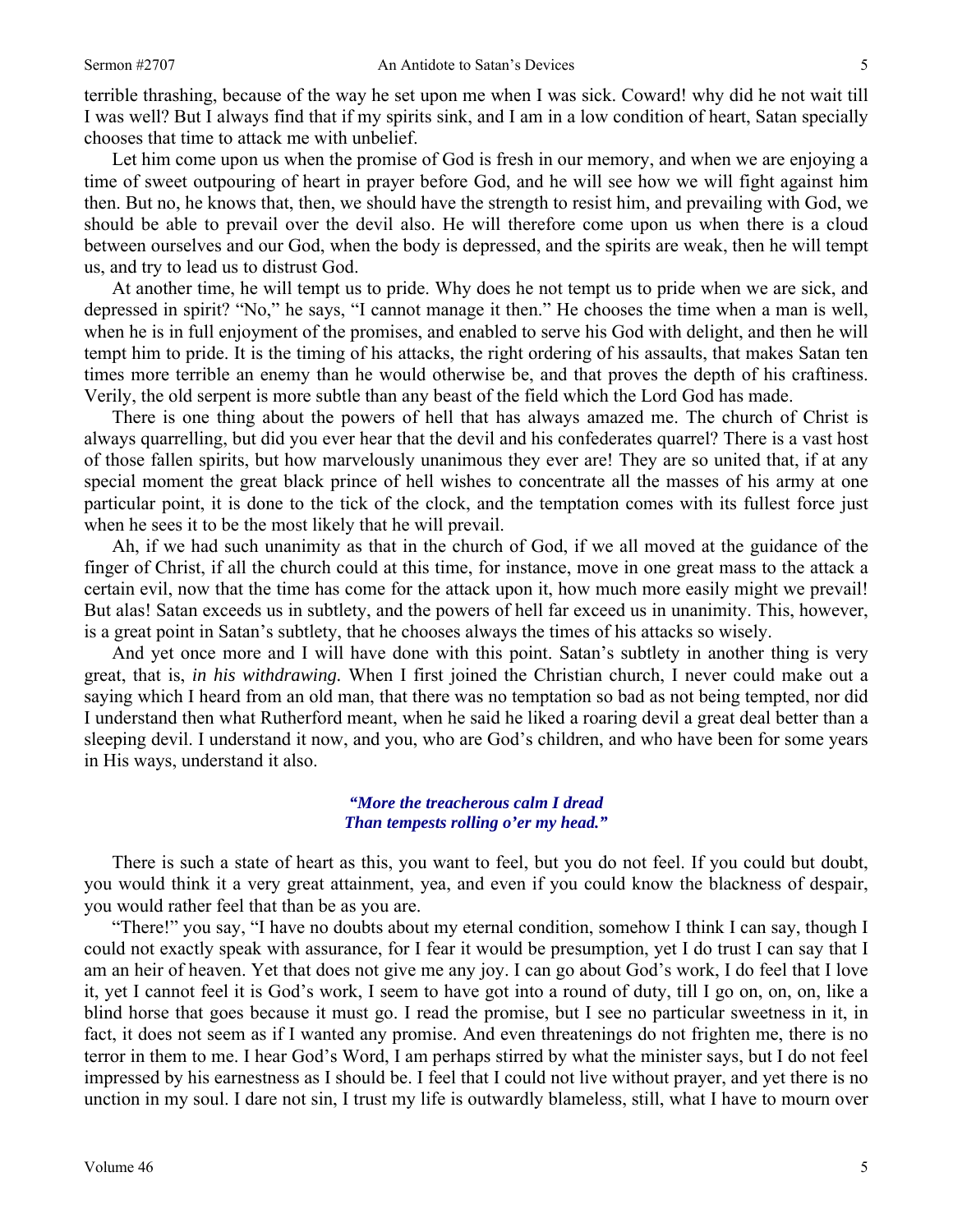is a leaden heart, a want of susceptibility to spiritual delight or spiritual song, a dead calm in soul, like that dreadful calm of which Coleridge's 'Ancient Mariner' said—

> *"'The very deep did rot, Alas, that ever this should be! Yes, slimy things did crawl with legs Upon the slimy sea.'"*

Now, dear friend, do you know anything about your own state of heart just now? If so, that is the answer to the enigma, that not being tempted is worse than being tempted. Really, there have been times in the past experience of my own soul, when I would have been obliged to the devil if he had come and stirred me up, I should have felt that God had employed him, against his wish, to do me lasting good, to wake me up to conflict.

If the devil would but go into the Enchanted Ground, and attack the pilgrims there, what a fine thing it would be for them! But you will notice, John Bunyan did not put him there, for there was no business for him there. It was in the Valley of Humiliation that there was plenty of work cut out for Satan, but in the Enchanted Ground the pilgrims were all slumbering, like men asleep on the top of the mast. They were drunk with wine so that they could do nothing, and therefore the devil knew he was not needed there, he just left them to sleep on. Madame Bubble and drowsiness would do all his work. But it was into the Valley of Humiliation that he went, and there he had his stern struggle with poor Christian.

Brethren, if you are passing through the land that is enchanted with drowsiness, indifference, and slumber, you will understand the craftiness of the devil in sometimes staying out of our way.

**II.** And now, in the second place, let us very briefly inquire, WHAT SHALL WE DO WITH THIS ENEMY?

You and I feel that we must enter the kingdom of heaven, but we cannot enter it while we stand still. The City of Destruction is behind us, and Death is pursuing us, we must press towards heaven, but in the way, there stands this "roaring lion, seeking whom he may devour." What shall we do? He has great subtlety, how shall we overcome him? Shall we seek to be as subtle as he is? Ah! That would be an idle task, indeed it would be a sinful one. To seek to be crafty like the devil, would be as wicked as it would be futile. What shall we do then? Shall we attack him with wisdom? Alas! our wisdom is but folly. "Vain man would be wise," but at his very best estate he is but "like a wild ass's colt." What then shall we do?

The only way to repel Satan's subtlety is *by acquiring true wisdom.* Again I repeat it; man has none of that in himself. What then? Herein is true wisdom. If you would successfully wrestle with Satan, make the Holy Scriptures your daily resort. Out of this sacred magazine continually draw your armor and your ammunition. Lay hold upon the glorious doctrines of God's Word, make them your daily meat and drink. So shall you be strong to resist the devil, and you shall be joyful in discovering that he will flee from you. "Wherewithal shall a young man cleanse his way," and how shall a Christian guard himself against the enemy? "By taking heed thereto according to thy word."

Let us fight Satan always with an "It is written," for no weapon will ever tell upon the arch-enemy as well as Holy Scripture will. Attempt to fight Satan with the wooden sword of reason, and he will easily overcome you, but use this Jerusalem blade of God's Word, by which he has been wounded many a time, and you will speedily overcome him.

But above all, if we would successfully resist Satan, we must look not merely to revealed wisdom, but to *Incarnate Wisdom.* O beloved, here must be the chief place of resort for every tempted soul! We must flee to Him "who of God is made unto us wisdom, and righteousness, and sanctification, and redemption." He must teach us, He must guide us, He must be our All in all. We must keep close to Him in communion. The sheep are never so safe from the wolf as when they are near the shepherd. We shall never be so secure from the arrows of Satan as when we have our head lying on the Savior's bosom.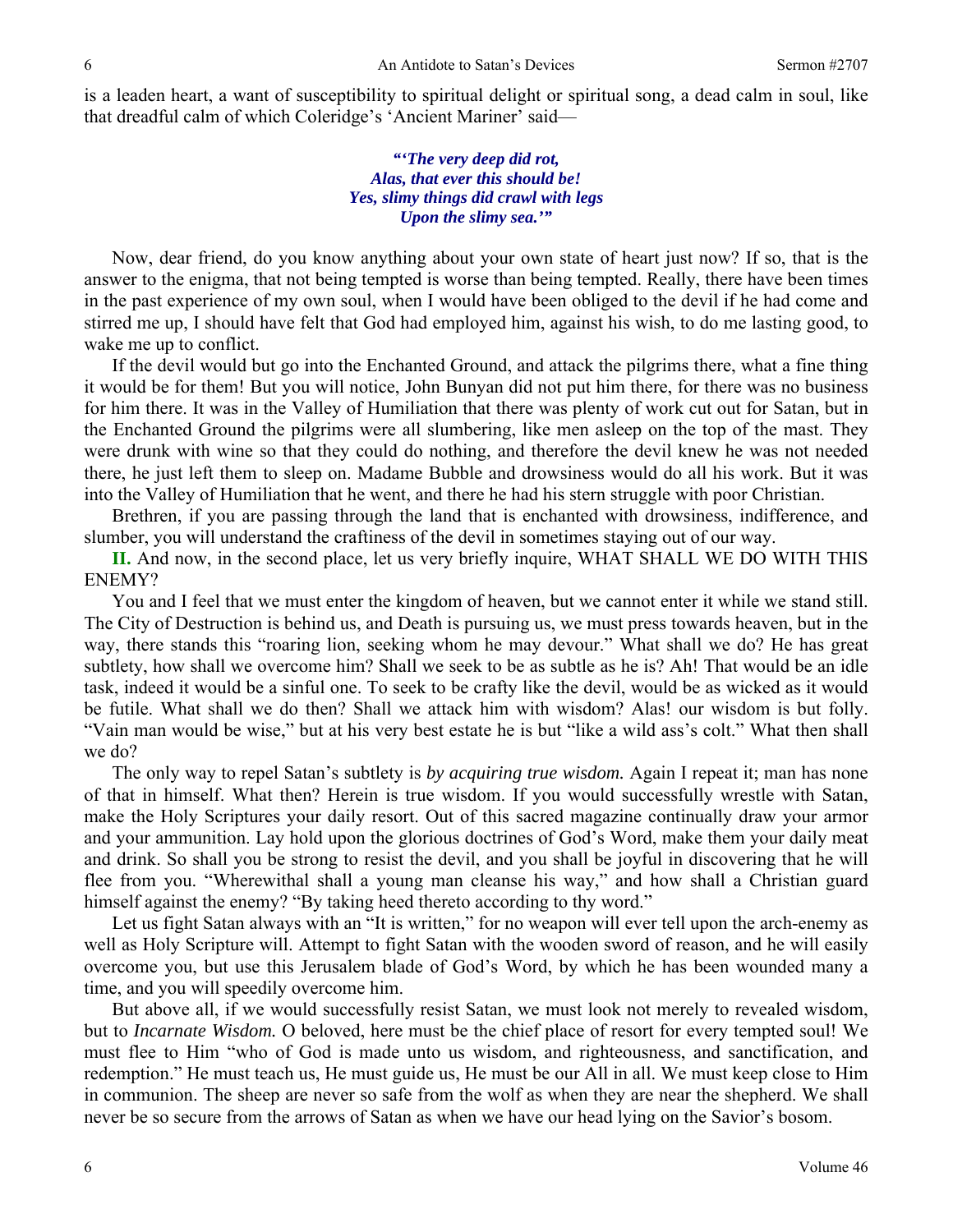Believer, walk according to His example, live daily in His fellowship, trust you always in His blood, and in this way shall you be more than a conqueror even over the subtlety and craft of Satan himself. It must be a joy to the Christian to know that, in the long run, the craft of Satan shall all be disappointed, and all his evil designs against the saints shall prove of no effect.

Are you not looking forward, dearly beloved, to the day when all your temptations shall be over, and when you shall land in heaven? And will you not then look down upon this arch-fiend with holy laughter and derision? I do believe that the saints, when they think of the attacks of Satan, shall "rejoice with joy unspeakable," and besides that, shall feel contempt in their own souls for all the craft of hell when they see how it has been disappointed.

What has the devil been doing these thousands of years? Has he not been the unwilling servant of God and of His church? He has always been seeking to destroy the living tree, but when he has been trying to root it up, it has only been like a gardener digging with his spade, and loosening the earth to help the roots to spread themselves the more, and when he has been with his axe seeking to lop the Lord's trees, and to mar their beauty, what has he been after all, but a pruning knife in the hand of God, to take away the branches that do not bear any fruit, and to purge those that do bear some, that they may bring forth more fruit?

Once upon a time, you know, the church of Christ was like a little brook—just a tiny streamlet—and it was flowing along in a little narrow dell. Just a few saints were gathered together at Jerusalem, and the devil thought to himself, "Now I'll get a great stone, and stop this brook from running." So he goes and gets this great stone, and he dashes it down into the middle of the brook, thinking of course, he should stop it from running any longer, but instead of doing so, he scattered the drops all over the world, and each drop became the mother of a fresh fountain.

You know what that stone was, it was persecution, and the saints were scattered by it, but then, "they that were scattered abroad went everywhere preaching the word," and so the church was multiplied, and the devil was defeated. Satan, I tell you to your face, you are the greatest fool that ever breathed, and I will prove it to you in the day when you and I shall stand as enemies—sworn enemies, as we are this day—at the great bar of God, and so, Christian, may you say unto him whenever he attacks you. Fear him not, but resist him steadfast in the faith, and you shall prevail.

#### **EXPOSITION BY C. H. SPURGEON**

#### *1 PETER 1 AND 5:1-9*

**1 Peter Chapter 1. Verses 1-2.** *Peter, an apostle of Jesus Christ, to the strangers scattered throughout Pontus, Galatia, Cappadocia, Asia, and Bithynia, elect according to the foreknowledge of God the Father, through sanctification of the Spirit, unto obedience and sprinkling of the blood of Jesus Christ: Grace unto you, and peace be multiplied.* 

So may it be to all of you who are gathered here, grace first, and peace next, but may both grace and peace be multiplied unto you! Much grace, and much peace, may you have, brethren and sisters in Christ Jesus!

**3-5.** *Blessed be the God and Father of our Lord Jesus Christ, which according to his abundant mercy hath begotten us again unto a lively hope by the resurrection of Jesus Christ from the dead, to an inheritance incorruptible, and undefiled, and that fadeth not away, reserved in heaven for you, who are kept by the power of God through faith unto salvation ready to be revealed in the last time.* 

Oh, what a blessed hope this is—that though we fall asleep, we shall surely wake again, and when we awaken, it will be in the likeness of the great Head of the family, and we ourselves shall be heirs of an inheritance in which there will be no sin and no corruption. That inheritance is kept for us, and we are kept for it, so the double keeping makes it doubly sure. Happy are the people to whom these verses apply.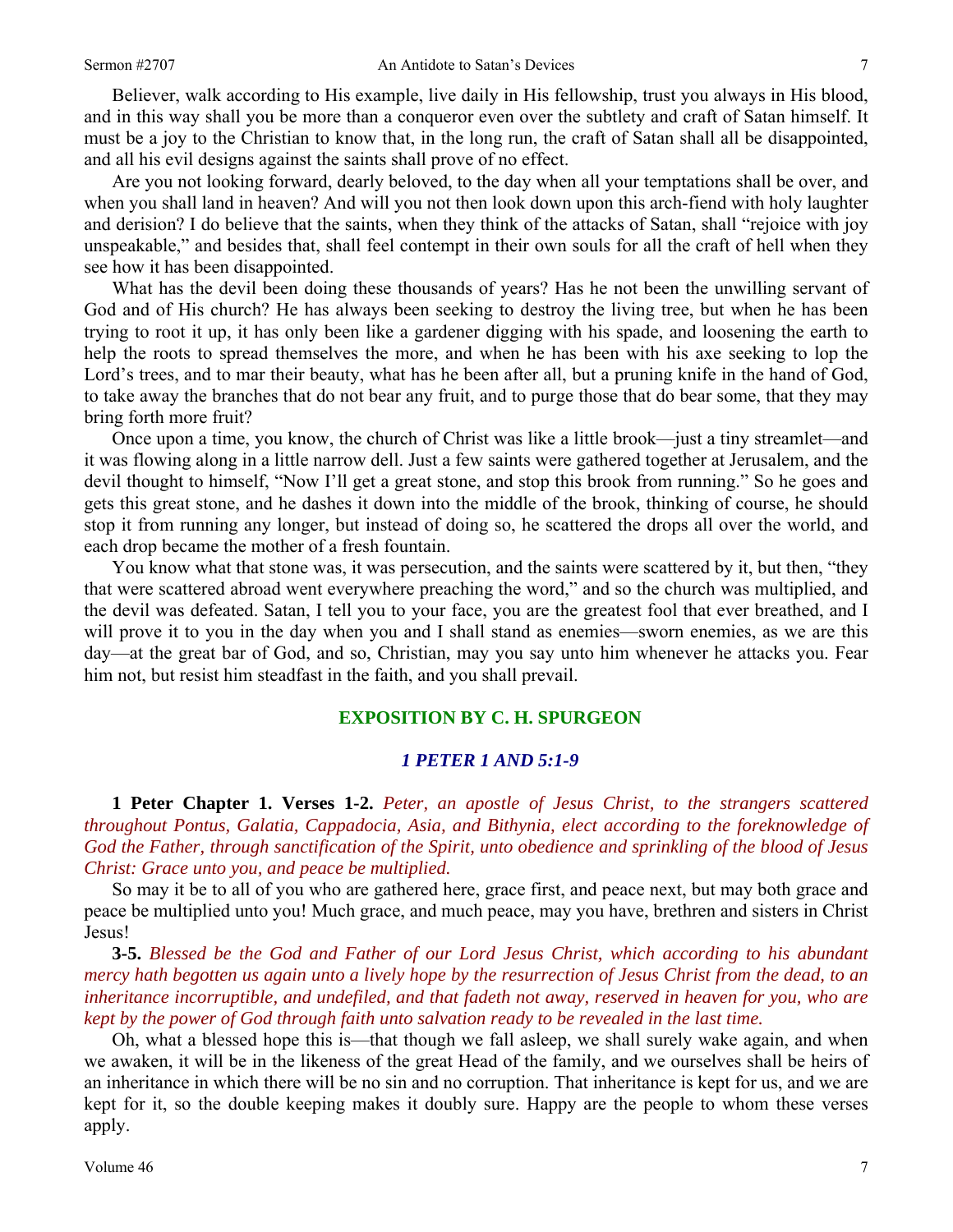**6.** *Wherein ye greatly rejoice, though now for a season, if need be, ye are in heaviness through manifold temptations:* 

It is possible, in Christian experience, for a man to rejoice greatly and yet to be in heaviness. No man can explain this paradox to his fellow, yet he understands it himself. "In heaviness through manifold trials," yet greatly rejoicing in the full conviction that they will soon be over, and that then we shall enter into unutterable joy. Be of good courage then, you who are now depressed, you who are in heaviness, "lift up your heads, for your redemption draweth nigh." The fiery furnace is very hot, but the Son of man is in it with you, and by His grace, you shall come out of the furnace before long.

**7-8.** *That the trial of your faith, being much more precious than of gold that perisheth, though it be tried with fire, might be found unto praise and honor and glory at the appearing of Jesus Christ: whom having not seen, ye love;* 

Ah! love can embrace Him whom the eyes cannot see, and the hands cannot hold.

**8-10.** *In whom, though now ye see him not, yet believing, ye rejoice with joy unspeakable and full of glory: receiving the end of your faith, even the salvation of your souls. Of which salvation the prophets have inquired and searched diligently, who prophesied of the grace that should come unto you:* 

I have heard of some divines who will never read, and never study, because they have such an abundant measure of the Spirit of God that they can talk any quantity of nonsense extemporaneously! But it was not so with the prophets. They had very much of the Spirit of God, yet for all that, they were most diligent students. They "inquired and searched diligently"—even those prophets "who prophesied of the grace that should come unto you." I have a very grave suspicion of that so-called "inspiration" which enables a man to preach without study. If there were such a thing, it would be a premium upon laziness, and I feel sure that the Spirit of God would never countenance such a thing as that.

**11-12.** *Searching what, or what manner of time the Spirit of Christ which was in them did signify, when it testified beforehand the sufferings of Christ, and the glory that should follow. Unto whom it was revealed, that not unto themselves, but unto us they did minister the things, which are now reported unto you by them that have preached the gospel unto you with the Holy Ghost sent down from heaven;* 

The prophets lived for us, they were inspired for us, and the benefits of their holy lives and gracious words are for us upon whom the ends of the earth have come.

**12.** *Which things the angels desire to look into.* 

They, as well as the prophets, are deep students of the unsearchable mysteries of Christ.

**13.** *Wherefore gird up the loins of your mind,—* 

Pull yourself together, be not mentally and spiritually in disarray, but be girt ready for holy running or sacred wrestling, "Gird up the loins of your mind."

**13-17.** *Be sober, and hope to the end for the grace that is to be brought unto you at the revelation of Jesus Christ; as obedient children, not fashioning yourselves according to the former lusts in your ignorance: but as he which hath called you is holy, so be ye holy in all manner of conversation; because it is written, Be ye holy; for I am holy. And if ye call on the Father, who without respect of persons judgeth according to every man's work, pass the time of your sojourning here in fear:* 

In holy fear—not in servile, slavish fear, but in a blessed state of sacred timidity and awe lest you should offend your God and Savior.

**18-25.** *Forasmuch as ye know that ye were not redeemed with corruptible things, as silver and gold, from your vain conversation received by tradition from your fathers; but with the precious blood of Christ, as of a lamb without blemish and without spot: who verily was foreordained before the foundation of the world, but was manifest in these last times for you, who by him do believe in God, that raised him up from the dead, and gave him glory; that your faith and hope might be in God. Seeing ye have purified your souls in obeying the truth through the Spirit unto unfeigned love of the brethren, see that ye love one another with a pure heart fervently: being born again, not of corruptible seed, but of incorruptible, by the word of God, which liveth and abideth for ever. For all flesh is as grass, and all the*